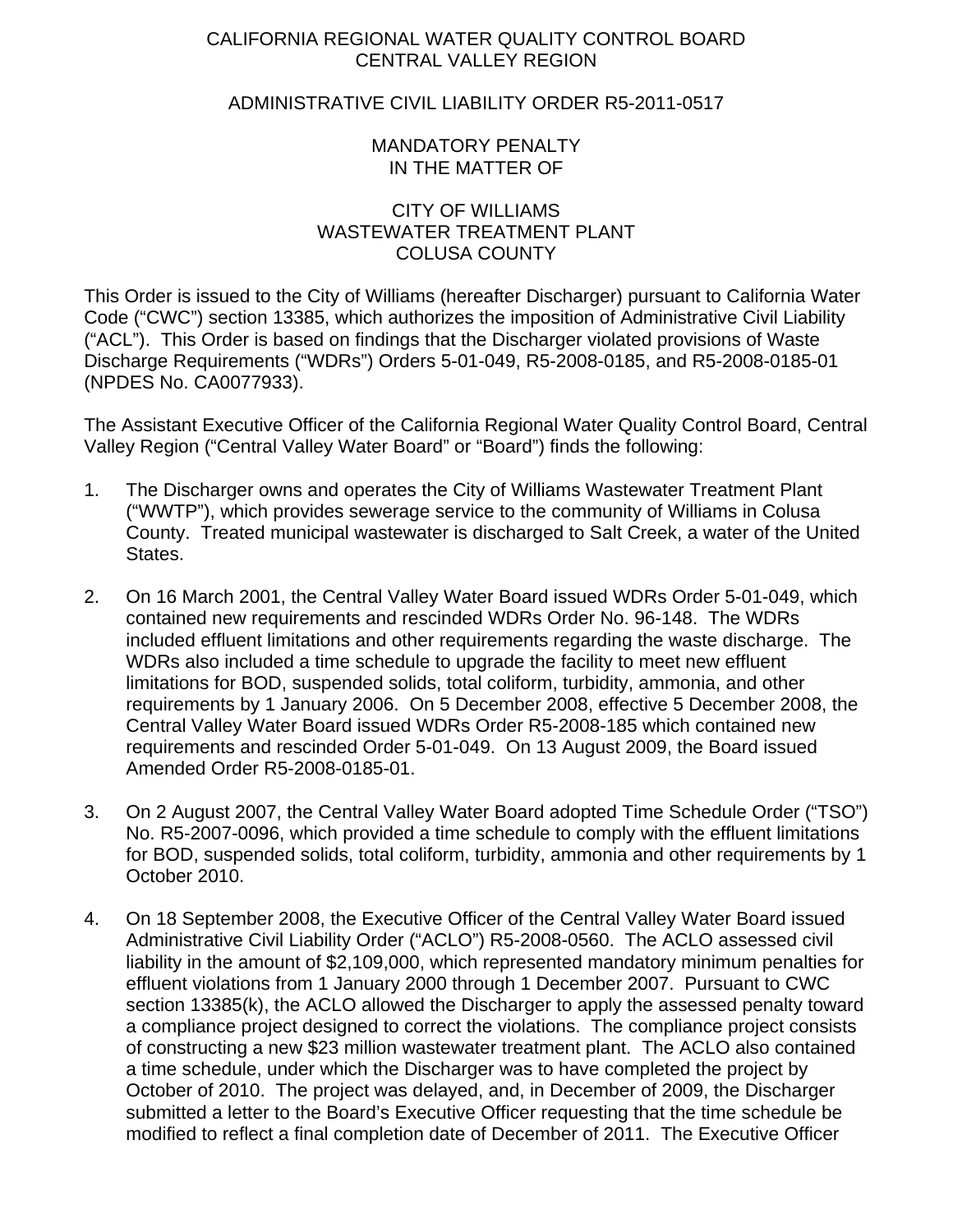approved this request, and the final deadline for completion of the new treatment plant is now December of 2011. The project is under construction, and the Discharger is currently on schedule to finish the new treatment plant by the revised deadline.

5. CWC sections 13385(h) and (i) require assessment of mandatory penalties and state, in part, the following:

CWC section 13385(h)(1) states,

Notwithstanding any other provision of this division, and except as provided in subdivisions (j), (k), and (l), a mandatory minimum penalty of three thousand dollars (\$3,000) shall be assessed for each serious violation.

CWC section 13385 (h)(2) states,

For the purposes of this section, a 'serious violation' means any waste discharge that violates the effluent limitations contained in the applicable waste discharge requirements for a Group II pollutant, as specified in Appendix A to Section 123.45 of Title 40 of the Code of Federal Regulations, by 20 percent or more or for a Group I pollutant, as specified in Appendix A to Section 123.45 of Title 40 of the Code of Federal Regulations, by 40 percent or more.

CWC section 13385(i)(1) states,

Notwithstanding any other provision of this division, and except as provided in subdivisions (j), (k), and (l), a mandatory minimum penalty of three thousand dollars (\$3,000) shall be assessed for each violation whenever the person does any of the following four or more times in any period of six consecutive months, except that the requirement to assess the mandatory minimum penalty shall not be applicable to the first three violations:

- A) Violates a waste discharge requirement effluent limitation.
- B) Fails to file a report pursuant to Section 13260.
- C) Files an incomplete report pursuant to Section 13260.
- D) Violates a toxicity effluent limitation contained in the applicable waste discharge requirements where the waste discharge requirements do not contain pollutant-specific effluent limitations for toxic pollutants."
- 6. CWC section 13323 states, in part:

Any executive officer of a regional board may issue a complaint to any person on whom administrative civil liability may be imposed pursuant to this article. The complaint shall allege the act or failure to act that constitutes a violation of law, the provision authorizing civil liability to be imposed pursuant to this article, and the proposed civil liability."

7. WDRs Order 5-01-049 Effluent Limitations B.1A. states, in part,

Effluent shall not exceed the following limits until 30 December 2005: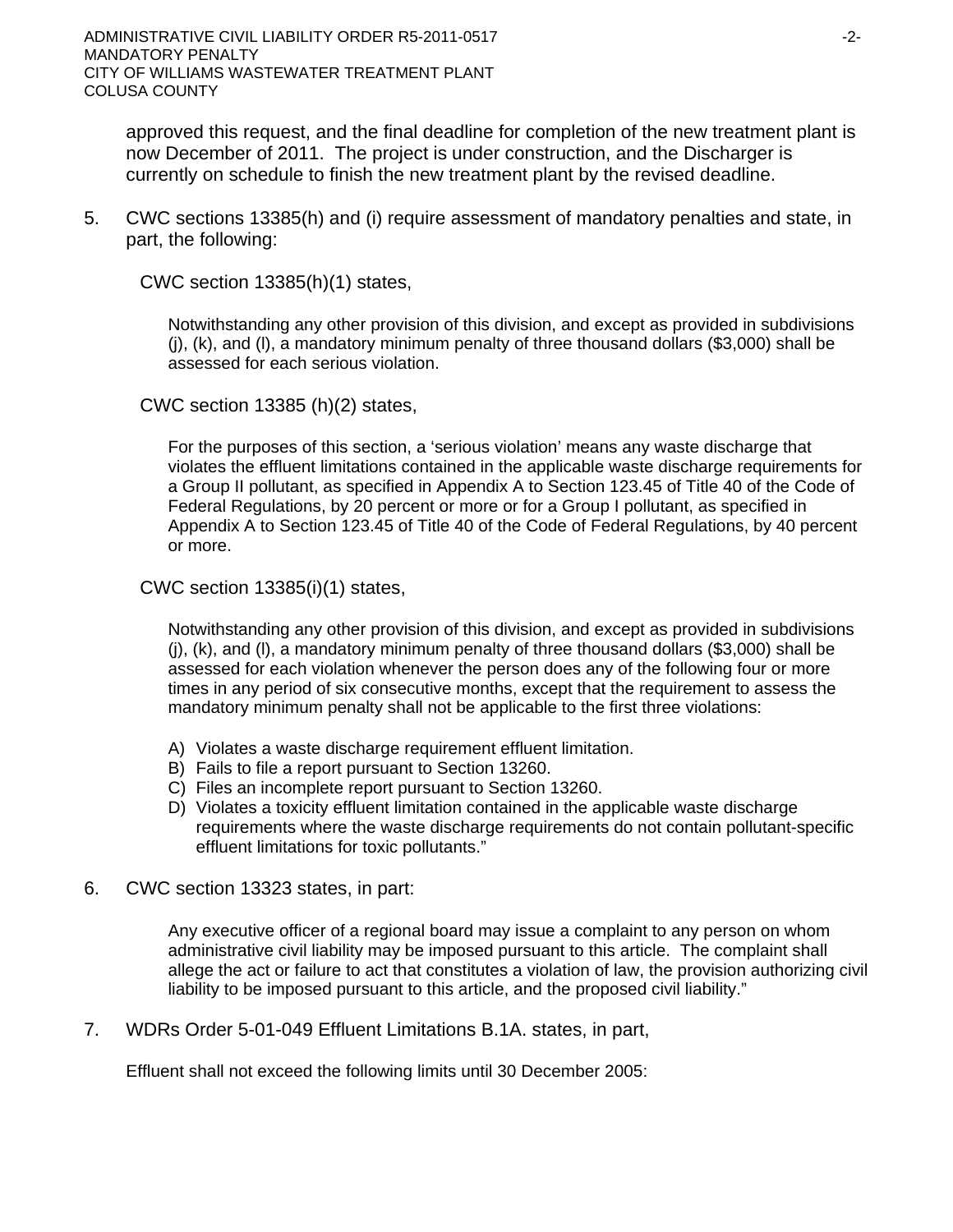#### ADMINISTRATIVE CIVIL LIABILITY ORDER R5-2011-0517 ADMINISTRATIVE CIVIL LIABILITY ORDER R5-2011-0517 MANDATORY PENALTY CITY OF WILLIAMS WASTEWATER TREATMENT PLANT COLUSA COUNTY

| Constituents             | Units | Monthly<br>Average       | Weekly<br>Average | Monthly<br>Median | Daily<br>Maximum |
|--------------------------|-------|--------------------------|-------------------|-------------------|------------------|
| <b>Chlorine Residual</b> | mq/L  | $\overline{\phantom{a}}$ | 0.01              | $\sim$ $\sim$     | 0.02             |
| Ammonia                  | mg/L  | $-$                      | Attach B          | $\sim$            | Attach C         |

Note: Attachment B is a table entitled "Temperature- and pH-Dependant Effluent Limits for Ammonia Criterion Continuous Concentration, Average Monthly Concentration."

Attachment C is a table entitled "Temperature and pH-Dependant Effluent Limits for Ammonia Criterion Continuous Concentration, Maximum."

The applicable effluent limitations from Attachments B and C of Order 5-01-049, based upon appropriate discharge temperature and pH, are as listed in Attachment A of this Order.

- 8. WDRs Order R5-2008-0185 Final Effluent Limitations—Discharge Point 001 A.1.a. include, in part, the following effluent limitation:
	- a. The Discharger shall maintain compliance with the effluent limitations specified in Table 6:

|                                |                      | <b>Effluent Limitations</b> |                   |                                |                                            |                                        |  |
|--------------------------------|----------------------|-----------------------------|-------------------|--------------------------------|--------------------------------------------|----------------------------------------|--|
| <b>Parameter</b>               | <b>Units</b>         | Average<br><b>Monthly</b>   | Average<br>Weekly | <b>Maximum</b><br><b>Daily</b> | <b>Instantaneou</b><br>s<br><b>Minimum</b> | <b>Instantaneous</b><br><b>Maximum</b> |  |
| <b>TSS</b>                     | mg/L                 | 10                          | 15                | 20                             | --                                         | $-$                                    |  |
|                                | lbs/day <sup>1</sup> | 40                          | 63                | 83                             | --                                         | $- -$                                  |  |
| Aluminum, Total<br>Recoverable | $\mu$ g/L            | 374                         | --                | 750                            | --                                         | $- -$                                  |  |
| Chlorodibromomethane           | $\mu$ g/L            | 0.41                        |                   | 0.82                           | --                                         | --                                     |  |
| Dichlorobromomethane           | $\mu$ g/L            | 0.56                        |                   | 1.12                           | --                                         |                                        |  |
| pH                             | std<br>units         | --                          | --                |                                | 6.5                                        | 8.5                                    |  |
| Settleable Solids              | mL/L-hr              | 0.1                         |                   | 0.2                            | --                                         |                                        |  |

**Table 6. Effluent Limitations** 

1 Based on a design flow of 0.5 mgd

- 9. According to the Discharger's self-monitoring reports, the Discharger committed one (1) serious violation of the effluent limitations for Group I constituents contained in Order 5-01-049 on 29 February 2004 and seventeen (17) serious violations of the effluent limitations for Group I constituents contained in Orders R5-2008-0185 and R5-2008-0185- 01 during the period beginning 5 December 2008 and ending 31 October 2010. The violations are defined as serious because measured concentrations of Group I constituents exceeded maximum prescribed levels by more than 40 percent on these occasions. The mandatory minimum penalty for these 18 serious violations is **fifty four thousand dollars (\$54,000)**.
- 10. According to the Discharger's self-monitoring reports, the Discharger committed one (1) serious violation of the above effluent limitations for Group II constituents contained in Order 5-01-049 on 18 April 2001. The Discharger also committed fourteen (14) serious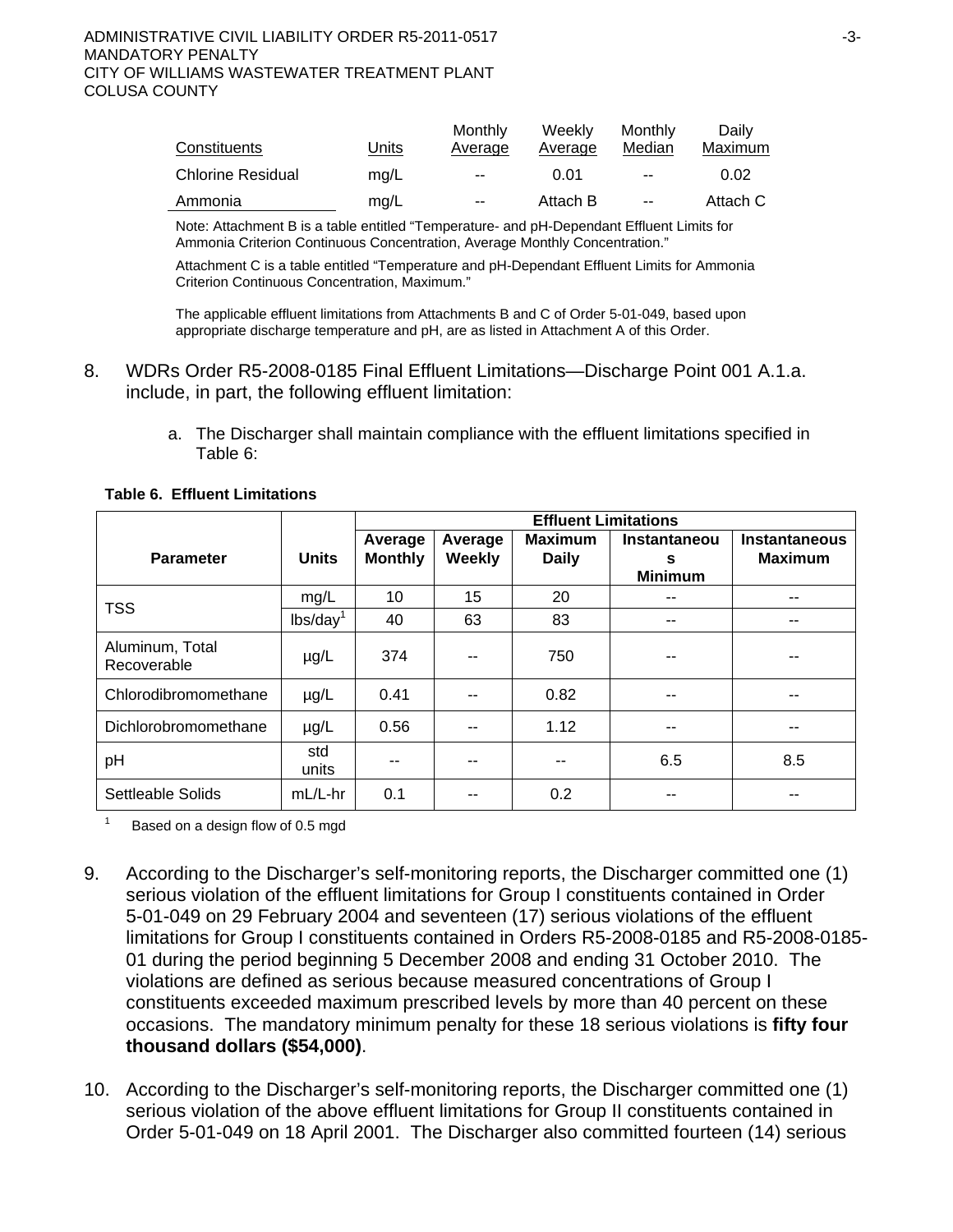violations of the above effluent limitations for Group II constituents contained in Orders R5-2008-0185 and R5-2008-0185-01 during the period beginning 1 January 2008 and ending 31 October 2010. These violations are defined as serious because the measured concentration of Group II constituents exceeded the maximum prescribed level by more than 20 percent on this occasion. The mandatory minimum penalty for these 15 serious violations is **forty five thousand dollars (\$45,000)**.

- 11. According to the Discharger's self-monitoring reports, the Discharger committed ten (10) non-serious violations of the above effluent limitations contained in Orders R5-2008-0185 and R5-2008-0185-01 during the period beginning 1 January 2008 and ending 31 October 2010. Nine (9) non-serious violations are subject to mandatory penalties under CWC section 13385 (i)(1) because these violations were preceded by three or more similar violations within a six-month period. The mandatory minimum penalty for these 9 non-serious violations is **twenty seven thousand dollars (\$27,000)**.
- 12. The total amount of the mandatory penalties assessed for the cited effluent violations is **one hundred twenty six thousand dollars (\$126,000).** A detailed list of the cited effluent violations is included in Attachment A. This Order addresses administrative civil liability for violations that are specifically listed in Attachment A as subject to mandatory minimum penalties.
- 13. CWC section 13385 (k) states:

(1) In lieu of assessing all or a portion of the mandatory minimum penalties pursuant to subdivisions (h) and (i) against a publicly owned treatment works serving a small community, the state board or the regional board may elect to require the publicly owned treatment works to spend an equivalent amount towards the completion of a compliance project proposed by the publicly owned treatment works, if the state board or the regional board finds all of the following:

(A) The compliance project is designed to correct the violations within five years.

(B) The compliance project is in accordance with the enforcement policy of the state board, excluding any provision in the policy that is inconsistent with this section.

(C) The publicly owned treatment works has prepared a financing plan to complete the compliance project.

(2) For the purposes of this subdivision, "a publicly owned treatment works serving a small community" means a publicly owned treatment works serving a population of 10,000 persons or fewer or a rural county, with a financial hardship as determined by the state board after considering such factors as median income of the residents, rate of unemployment, or low population density in the service area of the publicly owned treatment works.

14. On 6 March 2008, staff at the State Water Resources Control Board transmitted a memorandum determining that the City of Williams Wastewater Treatment Plant is a publicly owned treatment works serving a small community with a financial hardship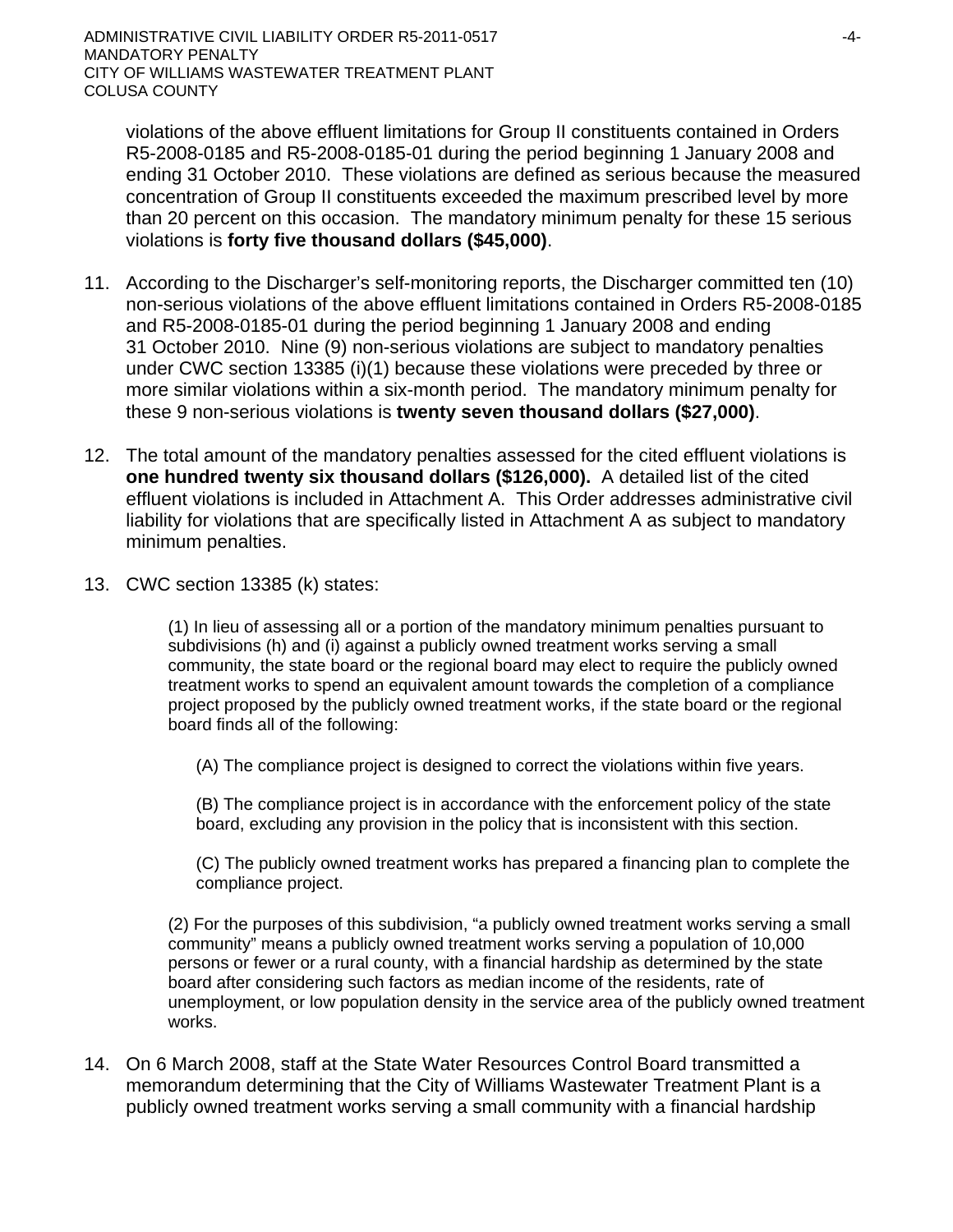within the meaning of CWC section 13385(k)(2). On 4 August 2008, the Executive Director of the State Water Board confirmed this determination.

- 15. The Discharger is in the process of spending an estimated \$23 million on the construction of a new wastewater treatment plant which will meet permitted effluent limitations, thereby correcting the violations that led to the assessment of the ACL penalties. The new treatment plant will include traditional secondary treatment, cloth filters, and ultra-violet disinfection system. On 17 April 2008, the City Administrator submitted the project outline, the compliance project schedule, and the estimated total project costs. The submittal also included a financing plan for the project, including applying for a State Revolving Fund loan on 5 March 2008, and proposing to increase sewer rates to \$90-\$100 per month to pay for the loan. This project outline and financing plan is incorporated into this Order by reference. When the compliance project is completed, the Discharger will have expended in excess of the mandatory minimum penalties that have been assessed pursuant to CWC sections 13385(h) and (i).
- 16. As described in Finding No. 4, the Discharger was allowed to apply its previous \$2,109,000 mandatory penalty toward the construction of the new treatment plant, as the construction of the new treatment plant qualifies as a compliance project within the meaning of CWC section 13385(k). This Order allows an additional \$126,000 in mandatory penalties to be applied to the same project. After this Order has been issued, the Discharger will have been credited with contributing a total of \$2,235,000 towards the construction of the new treatment plant in lieu of making a cash payment to the State Water Board's Cleanup and Abatement Account for the total accrued mandatory minimum penalties. This Order also incorporates the extended "full compliance" deadline from ACLO R5-2008-0560, which has been moved from 1 October 2010 to December 2011. The Discharger is in the process of spending over \$23 million on the construction of the new plant, which is an amount far in excess of the mandatory minimum penalty that is required to be assessed by CWC sections 13385(h) and (i).
- 17. The Central Valley Water Board finds that the Discharger's construction of a new treatment plant qualifies under CWC section 13385(k) as a compliance project, as the project has been designed to correct the violations that have led to the issuance of this ACLO within five years, the project in accordance with the enforcement policy of the State Water Board, and the Discharger has prepared a financing plan to complete the project.
- 18. This Order constitutes a settlement of the violations herein mentioned. Notice of this settlement was published on the Central Valley Water Board's website, and was provided to all interested parties. The 30-day public notice and comment period mandated by Federal regulations (40 C.F.R. § 123.27) has expired. No comments were received.
- 19. On 23 April 2009, the Central Valley Water Board delegated the authority to issue Administrative Civil Liability Orders, where the matter is not contested by the Discharger, to the Executive Officer, or to an Assistant Executive Officer when the Executive Officer is serving as head of the Board's Prosecution Team (Resolution R5-2009-0027). Pamela Creedon is serving as the head of the Board's Prosecution Team for this matter, and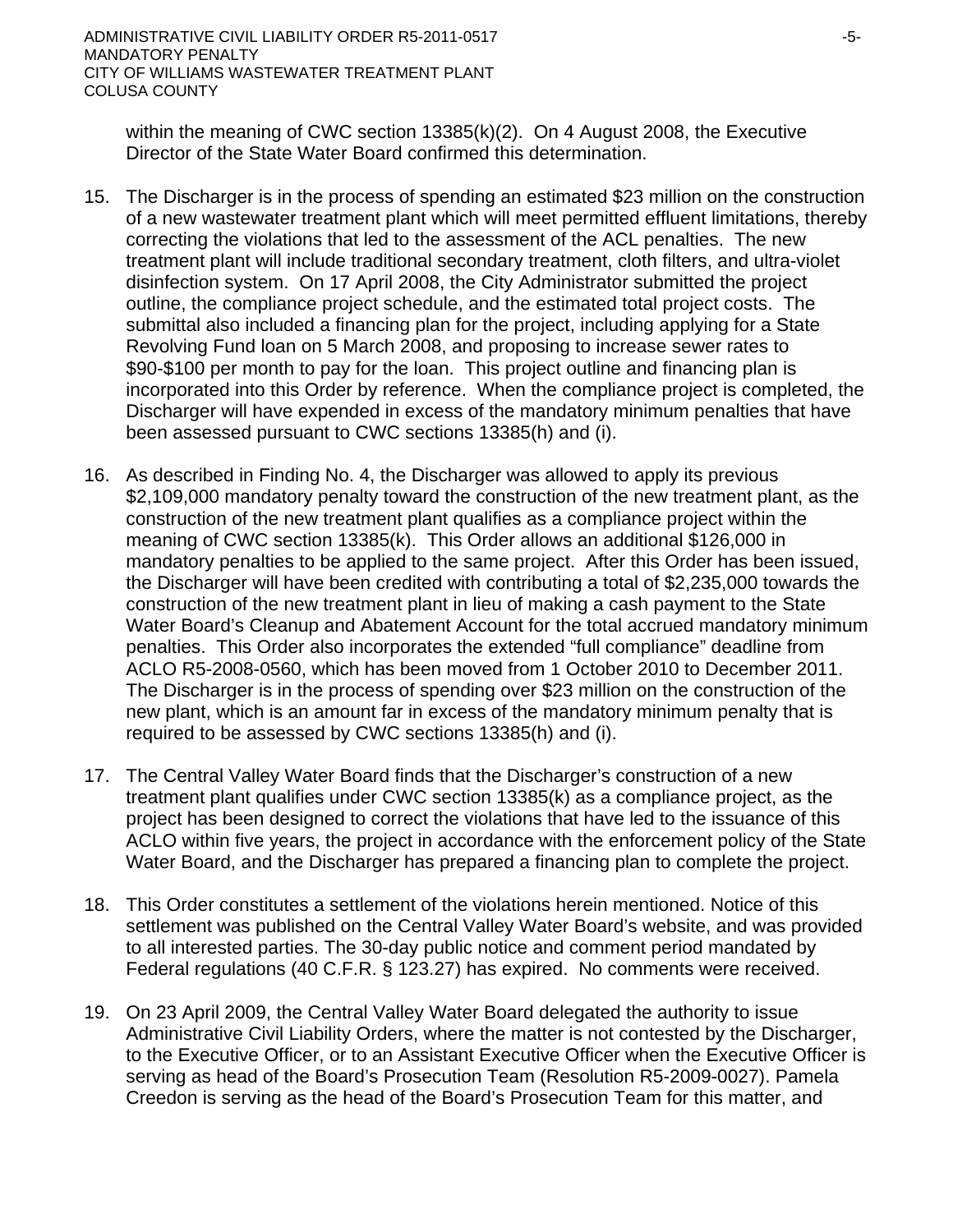therefore Assistant Executive Officer Kenneth Landau has the authority to issue this Order.

20. Issuance of this Administrative Civil Liability Order to enforce CWC Division 7, Chapter 5.5 is exempt from the provisions of the California Environmental Quality Act (Pub. Resources Code § 21000 et seq.), in accordance with California Code of Regulations, title 14, section 15321(a)(2).

# **THE CITY OF WILLIAMS IS HEREBY GIVEN NOTICE THAT:**

- 1. The Discharger shall be assessed an Administrative Civil Liability in the amount of **one hundred twenty six thousand dollars (\$126,000)**.
- 2. The entire \$126,000 penalty shall be deemed satisfied by the Central Valley Water Board if the Discharger complies with the following time schedule to complete its compliance project:

| <u>Task</u>                                                            | Compliance Date  |
|------------------------------------------------------------------------|------------------|
| Full compliance with Effluent Limitations B.1.B., B.2., B.3., and B.4. | 30 December 2011 |
| Submit final documentation of Compliance Project costs                 | 28 February 2012 |

A progress report shall be submitted on or before each of the above compliance dates. The report shall describe the work undertaken to comply with this Order.

- 3. The Assistant Executive Officer may extend the deadlines contained in this Order if the Discharger demonstrates that unforeseeable contingencies have created delays, provided that the Discharger continues to undertake all appropriate measures to meet the deadlines. The Discharger shall make any deadline extension request in writing at least 30 days prior to the deadline. Under no circumstances may the completion of the Compliance Project extend past 18 September 2013, which is five years from the date that ACLO R5-2008-0560 was issued (i.e., the initial order allowing the Discharger's MMPs to be directed toward the Compliance Project). The Discharger must obtain written approval from the Assistant Executive Officer for any significant departure from the project described in Finding No. 15 and the time schedule shown above. Failure to obtain written approval for any significant departures may result in the assessment of the full amount of the suspended mandatory minimum penalty.
- 4. If in the judgment of the Assistant Executive Officer, the Discharger fails to complete the compliance project by the due date listed above (including any extensions approved by the Assistant Executive Officer), or fails to construct the compliance project in accordance with the project described in Finding No. 15 and the time schedule shown above (without first obtaining Central Valley Water Board approval), the Assistant Executive Officer may demand payment of the suspended liability that reflects the portion of the compliance project that has not been satisfactorily completed. Payment must be made within 30 days of such a demand.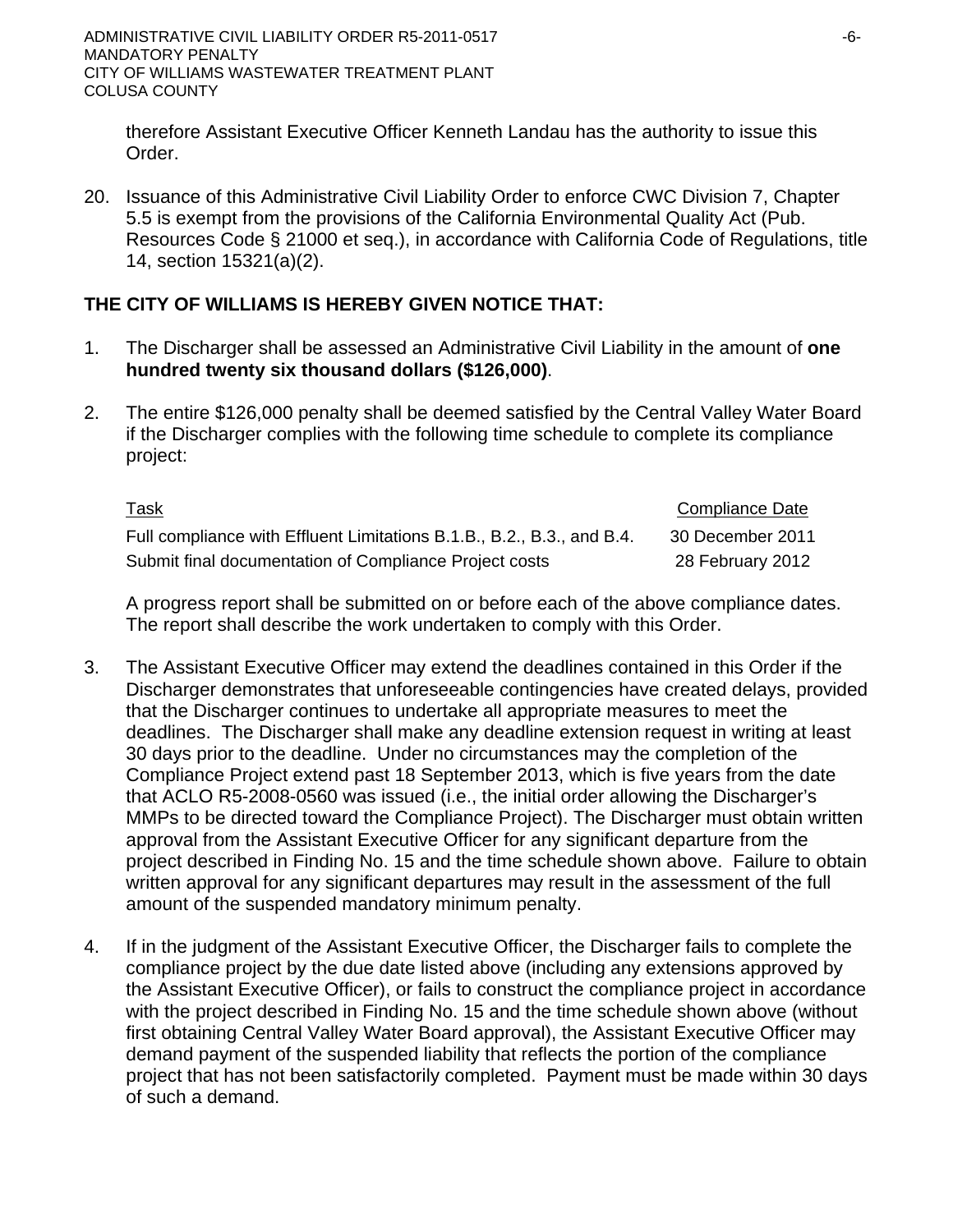- 5. Should the Discharger fail to take any of the above actions, the Assistant Executive Officer may refer the matter to the State Attorney General for enforcement of the terms of this Order.
- 6. This Order is final upon signature.

Any person aggrieved by this action of the Central Valley Water Board may petition the State Water Board to review the action in accordance with CWC section 13320 and California Code of Regulations, title 23, sections 2050 and following. The State Water Board must receive the petition by 5:00 p.m., 30 days after the date that this Order becomes final, except that if the thirtieth day following the date that this Order becomes final falls on a Saturday, Sunday, or state holiday, the petition must be received by the State Water Board by 5:00 p.m. on the next business day. Copies of the law and regulations applicable to filing petitions may be found on the Internet at:

http://www.waterboards.ca.gov/public\_notices/petitions/water\_quality or will be provided upon request.

> Original signed by KENNETH D. LANDAU, Assistant Executive Officer

> > 4 February 2011

Attachment A: Record of Violations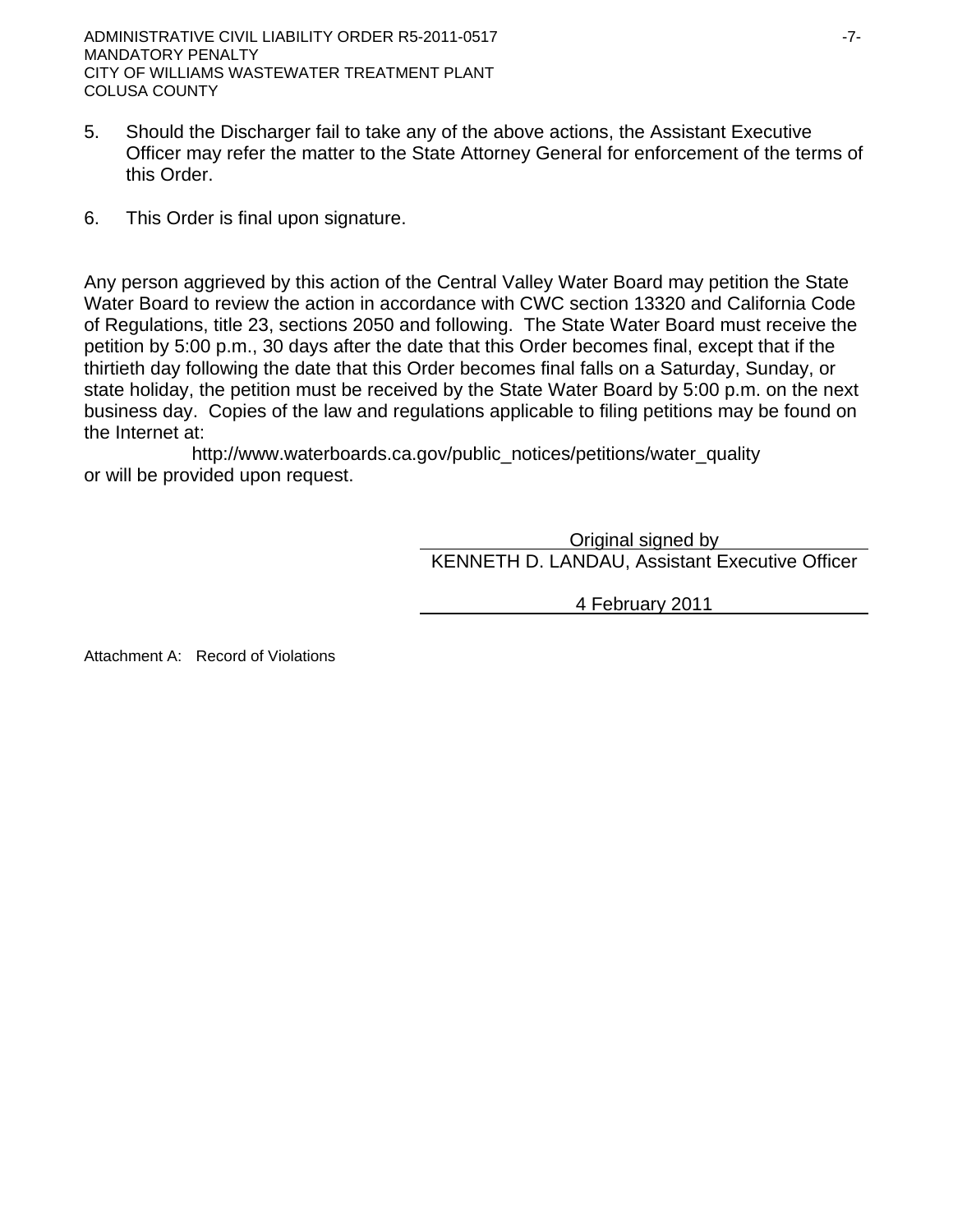### ATTACHMENT A ADMINISTRATIVE CIVIL LIABILITY ORDER NO. R5-2011-0517

### **City of Williams Wastewater Treatment Plant**

RECORD OF VIOLATIONS (18 April 2001, 29 February 2004, and 1 January 2008 – 31 October 2010) MANDATORY PENALTIES

(Data reported under Monitoring and Reporting Programs 5-01-149, R5-2008-0185, and R5-2008-0185-01)

|                | Date          | <b>Violation Type</b>                                | Units                               | Limit |      | Measured Period Type | Remarks CIWQS  |        |
|----------------|---------------|------------------------------------------------------|-------------------------------------|-------|------|----------------------|----------------|--------|
|                |               | Violations of Order 5-01-149 not previously assessed |                                     |       |      |                      |                |        |
| 1              | 18-Apr-01     | <b>Chlorine Residual</b>                             | mg/L                                | 0.02  | 0.1  | Daily                | $\overline{2}$ | 193837 |
| 2              | 29-Feb-04     | Ammonia                                              | mg/L                                | 3.8   | 10.1 | Weekly               | 1              | 404997 |
|                |               |                                                      | Violations of Order R5-2008-0185-01 |       |      |                      |                |        |
| 3              | 22-Dec-09     | Settleable Solids                                    | mL/L                                | 0.2   | 3.5  | Daily                | 1              | 874850 |
| 4              | 31-Dec-09     | Settleable Solids                                    | mL/L                                | 0.1   | 0.8  | Monthly              | 1              | 874853 |
| 5              | 28-Feb-10     | Aluminum                                             | $\mu g/L$                           | 374   | 393  | Monthly Ave          | 3              | 874862 |
| 6              | 13-Apr-10     | pH                                                   | su                                  | 6.5   | 6.4  | Instant. Min         | 4              | 875136 |
| 8              | 30-Apr-10     | Aluminum                                             | $\mu$ g/L                           | 750   | 767  | Daily Max            | 4              | 875139 |
| $\overline{7}$ | 30-Apr-10     | Aluminum                                             | $\mu$ g/L                           | 374   | 767  | <b>Monthly Ave</b>   | 1              | 875142 |
| 9              | 31-May-       | Aluminum                                             |                                     |       |      |                      |                |        |
|                | 10<br>31-May- |                                                      | $\mu$ g/L                           | 750   | 980  | Daily Max            | 4              | 876609 |
| 10             | 10            | Aluminum                                             | µg/L                                | 374   | 980  | <b>Monthly Ave</b>   | 1              | 876610 |
|                |               | Chlorodibromomethan                                  |                                     |       |      |                      |                |        |
| 11             | 15-Jun-10     | e                                                    | $\mu$ g/L                           | 0.82  | 17   | Daily Max            | $\overline{2}$ | 877773 |
| 12             | 15-Jun-10     | Dichlorobromomethane                                 | $\mu$ g/L                           | 1.12  | 22   | Daily Max            | $\overline{2}$ | 877774 |
|                |               | Chlorodibromomethan                                  |                                     |       |      |                      |                |        |
| 13             | 30-Jun-10     | e                                                    | $\mu$ g/L                           | 0.41  | 17   | <b>Monthly Ave</b>   | $\overline{2}$ | 877776 |
| 14             | 30-Jun-10     | Dichlorobromomethane<br>Chlorodibromomethan          | $\mu$ g/L                           | 0.56  | 22   | Monthly Ave          | $\overline{2}$ | 877777 |
| 15             | 15-Jul-10     | e                                                    | $\mu$ g/L                           | 0.82  | 29   | Daily Max            | $\overline{2}$ | 881578 |
| 16             | 15-Jul-10     | Dichlorobromomethane                                 | µg/L                                | 1.12  | 42   | Daily Max            | $\overline{2}$ | 881580 |
|                |               | Chlorodibromomethan                                  |                                     |       |      |                      |                |        |
| 17             | 31-Jul-10     | е                                                    | $\mu$ g/L                           | 0.41  | 29   | <b>Monthly Ave</b>   | $\overline{2}$ | 881579 |
| 18             | 31-Jul-10     | Dichlorobromomethane                                 | µg/L                                | 0.56  | 42   | Monthly Ave          | $\overline{2}$ | 881581 |
| 19             | 3-Aug-10      | рH<br>Chlorodibromomethan                            | su                                  | 6.5   | 6.4  | Instant. Min         | 4              | 884962 |
| 20             | 4-Aug-10      | е                                                    | $\mu$ g/L                           | 0.82  | 18   | Daily Max            | $\overline{2}$ | 884963 |
| 21             | 4-Aug-10      | Dichlorobromomethane<br>Chlorodibromomethan          | $\mu$ g/L                           | 1.12  | 24   | Daily Max            | 1              | 884964 |
| 22             | 31-Aug-10     | е                                                    | µg/L                                | 0.41  | 18   | Monthly Ave          | $\overline{2}$ | 884970 |
| 23             | 31-Aug-10     | Aluminum                                             | µg/L                                | 374   | 560  | <b>Monthly Ave</b>   | 1              | 884971 |
| 24             | 31-Aug-10     | Dichlorobromomethane<br>Chlorodibromomethan          | $\mu$ g/L                           | 0.56  | 24   | <b>Monthly Ave</b>   | 1              | 884972 |
| 25             | 1-Sep-10      | е                                                    | µg/L                                | 0.82  | 16   | Daily Max            | 2              | 887233 |
| 26             | 1-Sep-10      | Dichlorobromomethane<br>Chlorodibromomethan          | $\mu$ g/L                           | 1.12  | 32   | Daily Max            | 1              | 887234 |
| 27             | 30-Sep-10     | е                                                    | µg/L                                | 0.41  | 16   | Monthly Ave          | 2              | 887235 |
| 28             | 30-Sep-10     | Aluminum                                             | $\mu$ g/L                           | 374   | 420  | <b>Monthly Ave</b>   | 4              | 887236 |
| 29             | 30-Sep-10     | Dichlorobromomethane                                 | $\mu$ g/L                           | 0.56  | 32   | Monthly Ave          | 1              | 887237 |
|                |               | Chlorodibromomethan                                  |                                     |       |      |                      |                |        |
| 30             | 5-Oct-10      | е                                                    | µg/L                                | 0.82  | 31   | Daily Max            | $\overline{c}$ | 887238 |
| 31             | 5-Oct-10      | Dichlorobromomethane                                 | $\mu$ g/L                           | 1.12  | 40   | Daily Max            | 1              | 887240 |
| 32             | 7-Oct-10      | <b>TSS</b>                                           | mg/L                                | 20    | 25   | Daily Max            | 4              | 887242 |
| 33             | 9-Oct-10      | <b>TSS</b>                                           | mg/L                                | 15    | 25   | <b>Weekly Ave</b>    | 1              | 887249 |
| 34             | 9-Oct-10      | <b>TSS</b>                                           | lbs/day                             | 63    | 66   | Weekly Ave           | 4              | 887252 |